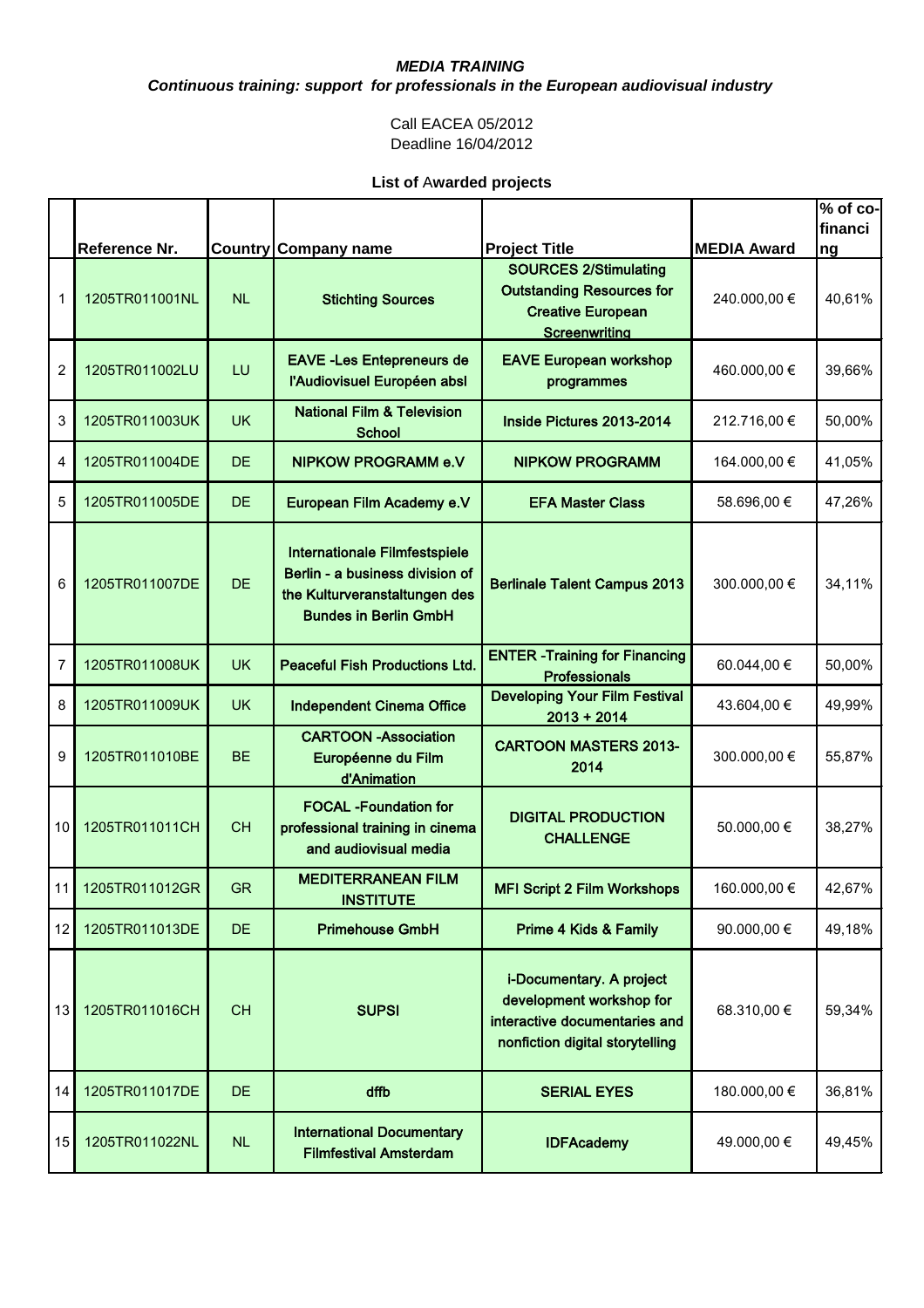*Continuous training: support for professionals in the European audiovisual industry* 

#### Call EACEA 05/2012 Deadline 16/04/2012

|                 | <b>Reference Nr.</b> | <b>Country</b> | Company name                                                                                | <b>Project Title</b>                                                                         | <b>MEDIA Award</b> | $\sqrt{2}$ of co-<br>financi<br>ng |
|-----------------|----------------------|----------------|---------------------------------------------------------------------------------------------|----------------------------------------------------------------------------------------------|--------------------|------------------------------------|
| 16              | 1205TR011024BG       | <b>BG</b>      | <b>Balkan Documentary Center</b>                                                            | BDC Discoveries 2013-2014                                                                    | 25.000,00 €        | 49,71%                             |
| 17              | 1205TR011026BE       | <b>BE</b>      | <b>ENTRE CHIEN ET LOUP</b>                                                                  | <b>EP2C - EUROPEAN POST-</b><br><b>PRODUCTION CONNECTION</b>                                 | 99.300,00 €        | 60,00%                             |
| 18 <sup>1</sup> | 1205TR011027FR       | <b>FR</b>      | Ateliers du Cinéma Européen                                                                 | The ACE continuous training<br>programme for advanced<br>producers (ACE 23 + ACE<br>Network) | 250.000,00 €       | 41,87%                             |
| 19              | 1205TR011028FR       | <b>FR</b>      | <b>ECOLE NATIONALE DES</b><br><b>METIERS DE L'IMAGE ET DU</b><br><b>SON - LA FEMIS</b>      | <b>ATELIER LUDWIGSBURG -</b><br><b>PARIS</b>                                                 | 130.000,00 €       | 42,15%                             |
| 20              | 1205TR011030FR       | <b>FR</b>      | <b>AVANCE RAPIDE</b>                                                                        | <b>SCREEN4ALL 2013</b>                                                                       | 50.000,00 €        | 24,27%                             |
| 21              | 1205TR011031DE       | <b>DE</b>      | <b>Documentary Campus e.V</b>                                                               | <b>Documentary Campus</b>                                                                    | 298.000,00 €       | 44,77%                             |
| 22              | 1205TR011037IE       | IE             | <b>FAS</b>                                                                                  | <b>VFX - Script to Screen</b>                                                                | 150.000,00 €       | 47,45%                             |
| 23              | 1205TR011038IT       | IT             | Museo Nazionale del Cinema -<br><b>Fondazione Maria Adriana</b><br>Prolo                    | AdaptLab                                                                                     | 90.000,00 €        | 45,41%                             |
| 24              | 1205TR011039CH       | <b>CH</b>      | <b>FOCAL -Foundation for</b><br>professional training in cinema<br>and audiovisual media    | <b>PRODUCTION VALUE</b>                                                                      | 77.500,00 €        | 50,00%                             |
| 25              | 1205TR011040FR       | <b>FR</b>      | <b>EURODOC</b>                                                                              | <b>EURODOC 2013-2014</b>                                                                     | 230.000,00 €       | 44,09%                             |
| 26              | 1205TR011042FR       | FR.            | Institut National de l'<br><b>Audiovisuel</b>                                               | <b>FRAME, Future for Restoration</b><br>of Audiovisual Memory in<br><b>Europe</b>            | 35.150,00 €        | 50,00%                             |
| 27              | 1205TR011044CH       | <b>CH</b>      | <b>FOCAL</b> -Foundation for<br>professional training in cinema<br>and audiovisual media    | <b>MEDICI - The Film Funding</b><br>Journey                                                  | 49.500,00 €        | 49,80%                             |
| 28              | 1205TR011045FR       | <b>FR</b>      | <b>CONFEDERATION</b><br><b>INTERNATIONALE DES</b><br><b>CINEMAS ART ET ESSAI</b><br>(CICAE) | <b>ART CINEMA = ACTION +</b><br><b>MANAGEMENT</b>                                            | 145.000,00 €       | 50,00%                             |
| 29              | 1205TR011046IT       | IT             | <b>Fondazione Film Commission</b><br>Genova Liguria                                         | <b>MAIA Workshops</b>                                                                        | 126.000,00 €       | 49,83%                             |
| 30              | 1205TR011048IT       | IT             | Museo Nazionale del Cinema -<br><b>Fondazione Maria Adriana</b><br>Prolo                    | Script&Pitch and Writer's Room                                                               | 150.000,00 €       | 50,00%                             |
| 31              | 1205TR011049DE       | <b>DE</b>      | <b>Erich Pommer Institut gGmbH</b>                                                          | <b>EUROPEAN TV DRAMA</b><br><b>SERIES LAB</b>                                                | 125.000,00 €       | 48,65%                             |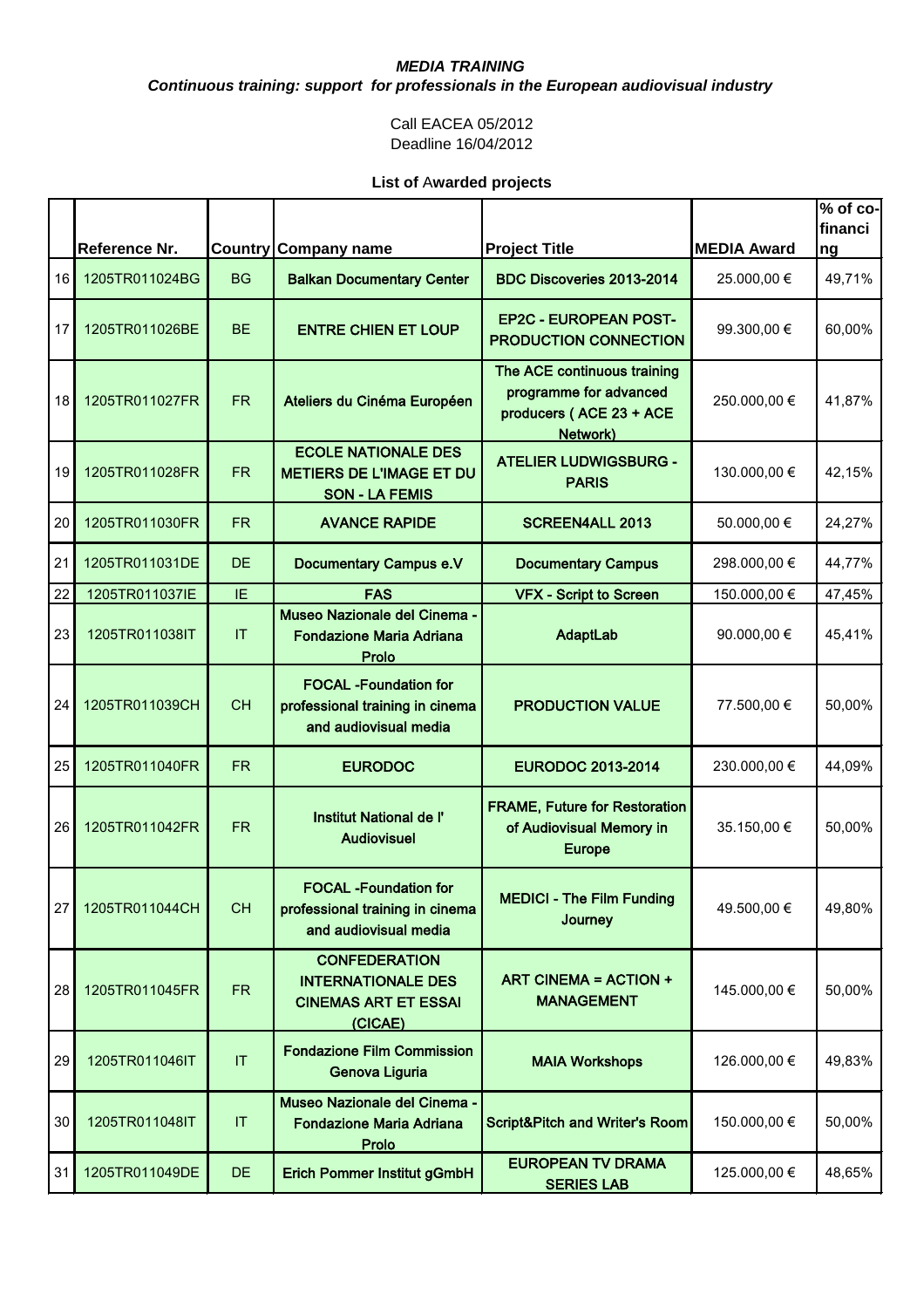*Continuous training: support for professionals in the European audiovisual industry* 

#### Call EACEA 05/2012 Deadline 16/04/2012

|    |                |           |                                                                              |                                                                                                                                                  |                    | $\sqrt[6]{2}$ of co-<br>financi |
|----|----------------|-----------|------------------------------------------------------------------------------|--------------------------------------------------------------------------------------------------------------------------------------------------|--------------------|---------------------------------|
|    | Reference Nr.  |           | <b>Country Company name</b>                                                  | <b>Project Title</b>                                                                                                                             | <b>MEDIA Award</b> | ng                              |
| 32 | 1205TR011050DE | <b>DE</b> | <b>Erich Pommer Institut gGmbH</b>                                           | <b>ESSENTIAL LEGAL</b><br><b>FRAMEWORK</b>                                                                                                       | 115.000,00 €       | 46,39%                          |
| 33 | 1205TR011051FR | <b>FR</b> | La fémis, Ecole Nationale<br>Supérieuse des Métiers de l'<br>Image et du Son | <b>ARCHIDOC 2013</b>                                                                                                                             | 60.000,00 €        | 43,46%                          |
| 34 | 1205TR011052CZ | CZ        | Institute of Documentary Film -<br>Insitut dokumentáníko filmu               | <b>Ex Oriente Film Programme</b><br>2013                                                                                                         | 132.875,00 €       | 60,00%                          |
| 35 | 1205TR011053CZ | CZ        | Bohemian Multimedia, spol.<br>S.I.O                                          | <b>ANOMALIA - Professional</b><br><b>Training in CG Animation</b>                                                                                | 48.800,00 €        | 60,00%                          |
| 36 | 1205TR011054UK | <b>UK</b> | <b>Power to the Pixel Ltd</b>                                                | <b>The Pixel Lab</b>                                                                                                                             | 210.000,00 €       | 44,89%                          |
| 37 | 1205TR011055DE | <b>DE</b> | <b>Filmakademie Baden -</b><br>Württemberg GmbH                              | <b>ATELIER LUDWIGSBURG -</b><br><b>PARIS</b>                                                                                                     | 125.000,00 €       | 23,92%                          |
| 38 | 1205TR011056DA | <b>DA</b> | <b>VIA University College - The</b><br><b>Animation Workshop</b>             | <b>Animation Documentary</b>                                                                                                                     | 37.800,00 €        | 59,45%                          |
| 39 | 1205TR011057DA | <b>DA</b> | <b>VIA University College - The</b><br><b>Animation Workshop</b>             | The Animation Workshop - 3D<br><b>Character Animation, VFX and</b><br><b>Compositing for Animated</b><br><b>Features, TV Series and</b><br>Games | 115.000,00 €       | 58,10%                          |
| 40 | 1205TR011058UK | <b>UK</b> | <b>Seize the Media Ltd</b>                                                   | <b>Transmedia Next: Storytelling</b><br>in the 21st Century                                                                                      | 50.000,00 €        | 26,01%                          |
| 41 | 1205TR011059FR | FR.       | <b>Association Premiers Plans</b>                                            | Les Ateliers Jeanne Moreau                                                                                                                       | 30.000,00          | 27,27%                          |
| 42 | 1205TR011060CZ | CZ        | Institute of Documentary Film -<br>Institut dokumentáníko filmu              | <b>DOK.</b> Incubator                                                                                                                            | 100.000,00 €       | 40,24%                          |
| 43 | 1205TR011061PL | <b>PL</b> | Wajda Studio Sp. zo.o                                                        | <b>EKRAN 2013-2014</b>                                                                                                                           | 130.000,00 €       | 40,99%                          |
| 44 | 1205TR011062FR | <b>FR</b> | La Poudrière, école du film d'<br>animation                                  | Réalisation de film d'animation:<br>adaptation littéraire                                                                                        | 61.345,00 €        | 50,00%                          |
| 45 | 1205TR011063DE | DE.       | éQuinoxe Germany e.V.                                                        | éQuinoxe Germany Intl.<br><b>Screenwriters Workshops &amp;</b><br><b>Master Class</b>                                                            | 150.000,00 €       | 44,34%                          |
| 46 | 1205TR011064PL | PL.       | <b>Independent Film Foundation</b><br>(Niezależna Fundacja<br>Filmnowa)      | ScripTeast - East European<br><b>Scriptwriters Lab</b>                                                                                           | 150.000,00 €       | 51,97%                          |
| 47 | 1205TR011065ES | <b>ES</b> | <b>FUNDACION CULTURAL</b><br><b>MEDIA</b>                                    | <b>MEDIA BUSINESS SCHOOL</b>                                                                                                                     | 600.000,00 €       | 37,95%                          |